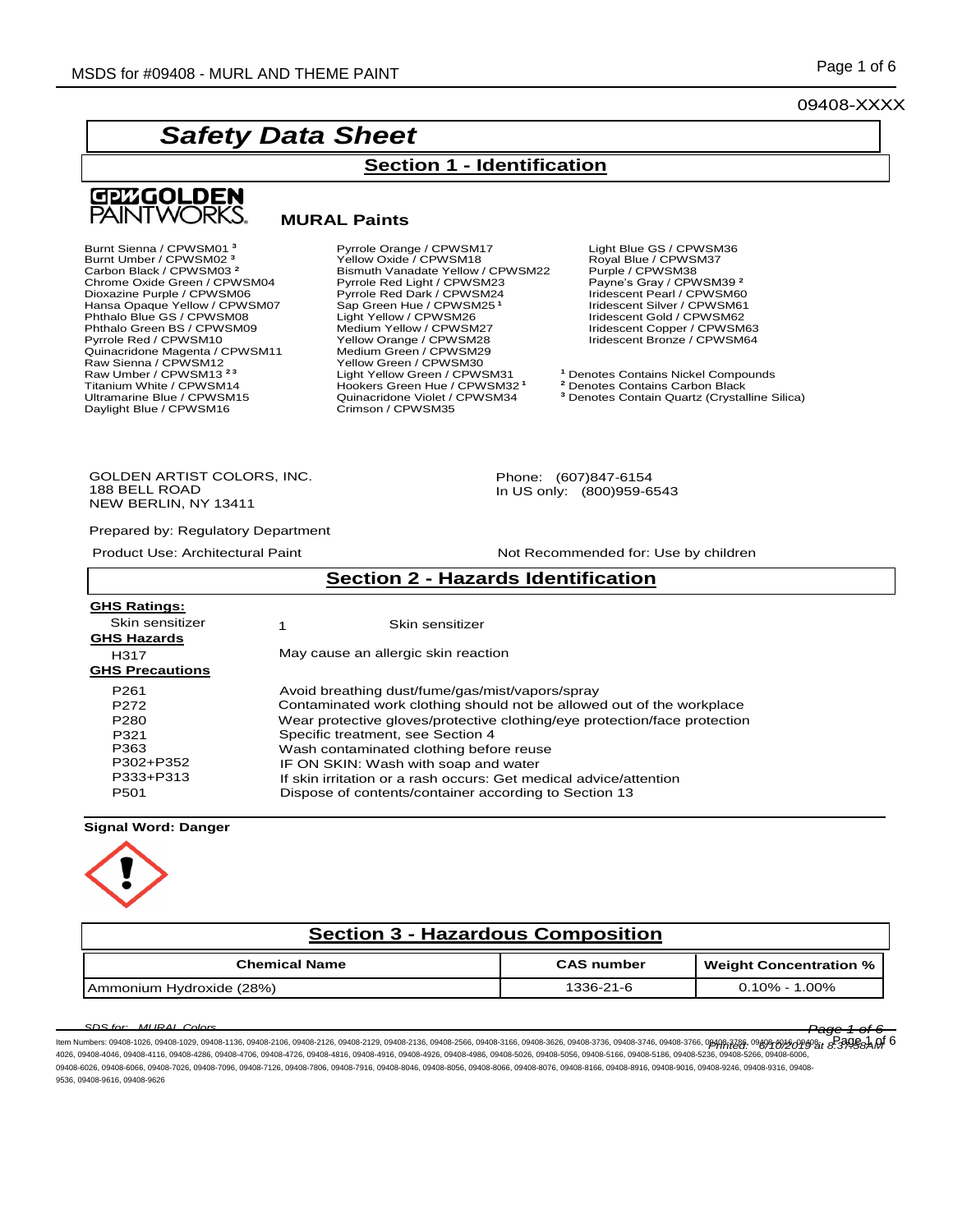| 3-lodo-2-Propynl N-butylcarbamate        | 55406-53-6 | $0.10\%$ - 1.00% |
|------------------------------------------|------------|------------------|
| Nickel Compound <sup>1</sup>             | 68511-62-6 | 0.10% - 1.00%    |
| ICarbon Black <sup>2</sup>               | 1333-86-4  | $0.10\%$ - 5.00% |
| Quartz (Crystalline Silica) <sup>3</sup> | 14808-60-7 | $0.10\%$ - 1.00% |

**(1) Nickel, metal and compounds - WARNING: This product contains a chemical known to the State of California to cause cancer. IARC and NTP also state there is sufficient evidence of carcinogenicity in experimental animals and humans. Ingestion may result in damage to the testes.**

**(2) Carbon Black - WARNING: This product contains a chemical known to the State of California to cause cancer.** 

**(3) Crystalline Silica - WARNING: This product contains a chemical known to the State of California to cause cancer. Considered a carcinogen through inhalation overexposure. Also a known cause of silicosis, a noncancerous lung disease.**

#### **Section 4 - First Aid**

**Inhalation:** Remove subject to fresh air. Give artificial respiration if breathing has stopped. Seek medical attention.

**Eye:** Flush with water for 15 minutes. Remove contact lenses, if present and easy to do so. If symptoms develop and persist seek medical attention.

**Skin:** Wash with soap and water. Remove contaminated clothing. Seek medical attention for irritation.

**Ingestion:** If swallowed, dilute by giving 2 or more glasses of water to drink ONLY IF CONSCIOUS! Do not induce vomiting. Seek medical attention IMMEDIATELY.

# **Section 5 - Fire Fighting**

Flash Point: 103 C (217 F)

LEL: N/A UEL: N/A

**Extinguishing Media:** Water, Foam, Carbon Dioxide, Dry Chemical, Powder. Do NOT use high pressure Water Spray, as this may spread the fire.

**Unusual Fire and Explosion Hazards:** Closed containers may rupture via pressure build-up when exposed to fire or extreme heat. During a fire, irritating and highly toxic gases and/ or fumes may generate during combustion or decomposition.

**Hazardous Byproducts:** Combustion will yield oxides of carbon and nitrogen, as well as, monomer fume.

**Fire Fighting Procedures:** Move containers promptly out of fire zone. If removal is impossible, keep containers cool with water spray. Remain upwind and avoid breathing smoke or fumes.

**Special Precautions:** Wear self-contained breathing apparatus and full protective gear.

#### **Section 6 - Release**

**Personal precautions, protective equipment and emergency procedures:** Appropriate protective equipment must be worn when handling a spill of this material. See Section - 8 Exposure Control for recommendations. If exposed to material during clean-up operations, see Section 4 - First Aid for actions to follow.

**Environmental precautions:** Keep spills and cleaning runoff out of municipal sewers and open bodies of water.

**Methods and materials for containment and clean-up:** Evacuate personnel to safe areas. Ventilate the area to dissipate vapor. Floor may be slippery; use care to avoid falling. Soak up spills with inert absorbent material.

*SDS for: MURAL Colors Page 2 of 6*

ltem Numbers: 09408-1026, 09408-1029, 09408-1136, 09408-2106, 09408-2126, 09408-2129, 09408-2136, 09408-3566, 09408-3166, 09408-3756, 09408-3746, 09408-3746, 09408-3766, 09408-3766, 09408-3766, 09408-3766, 09408-3766, 0940 4026, 09408-4046, 09408-4116, 09408-4286, 09408-4706, 09408-4726, 09408-4816, 09408-4916, 09408-4926, 09408-4986, 09408-5026, 09408-5056, 09408-5166, 09408-5186, 09408-5236, 09408-5266, 09408-6006, 09408-6026, 09408-6066, 09408-7026, 09408-7096, 09408-7126, 09408-7806, 09408-8046, 09408-8056, 09408-8066, 09408-8076, 09408-8916, 09408-8916, 09408-9216, 09408-9246, 09408-9316, 09408-8076, 09408-9246, 09408-9316, 09408-9 9536, 09408-9616, 09408-9626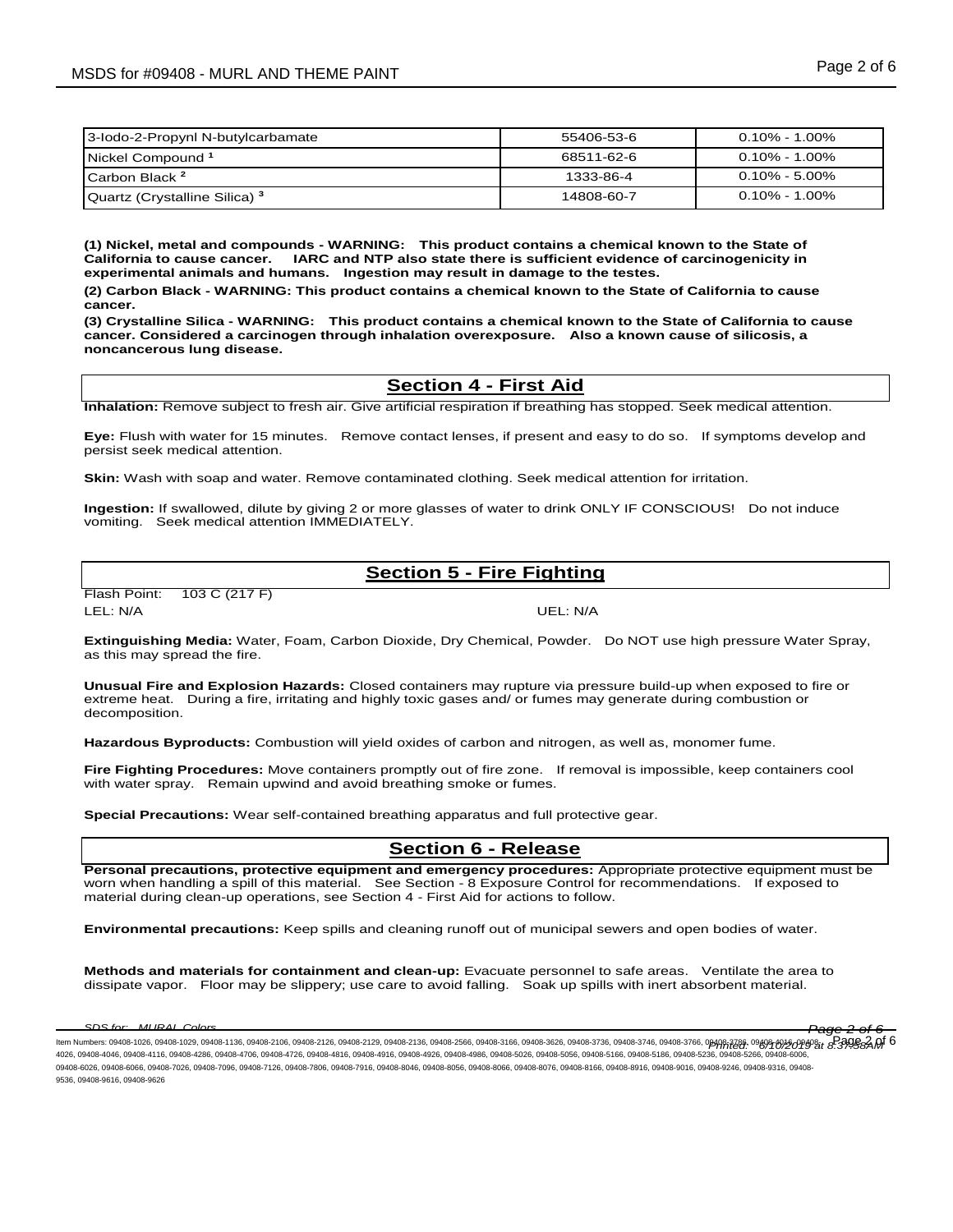Sweep up and collect in suitable container for disposal. Avoid breathing vapor.

#### **Section 7 - Handling**

**Precautions and safe handling:** Use only in well-ventilated areas. Avoid inhalation of vapors/spray and contact with skin and eyes. Wear appropriate personal protective equipment. Read label before use.

**Conditions for safe storage:** Store in a cool, well-ventilated place. Keep out of the reach of children.

# **Section 8 - Exposure Control**

| <b>Chemical Name / CAS No.</b>                         | <b>OSHA Exposure Limits</b>             | <b>ACGIH Exposure Limits</b>             | <b>Other Exposure Limits</b> |
|--------------------------------------------------------|-----------------------------------------|------------------------------------------|------------------------------|
| Ammonium Hydroxide (28%)<br>1336-21-6                  | TWA 35 mg/m3 PEL, 50 ppm                | TWA 18 mg/m3 TLV, 25ppm                  | Not Established              |
| 3-lodo-2-Propynl<br>N-butylcarbamate<br>55406-53-6     | Not Established                         | Not Established                          | Not Established              |
| Nickel Compound <sup>1</sup><br>68511-62-6             | PEL 1 mg/m3                             | Not Established                          | Not Established              |
| Carbon Black <sup>2</sup><br>1333-86-4                 | TWA 3.5 mg/m3                           | TWA 3.5 mg/m3                            | Not Established              |
| Quartz (Crystalline Silica) <sup>3</sup><br>14808-60-7 | TWA 0.05 mg/m3 (Respirable<br>Fraction) | TWA 0.025 mg/m3<br>(Respirable Fraction) | Not Established              |

**Engineering Controls:** Provide adequate ventilation. Observe Occupational Exposure Limits and minimize the risk of inhalation of possible vapor. Provide easy access to water supply, eye wash or emergency shower.

**General Hygiene Considerations:** Always observe good personal hygiene measures, such as washing after handling the material and before eating, drinking and/or smoking. Routinely wash work clothing and protective equipment to remove contaminants. Private clothes and work clothes should be kept separate.

**Personal Protective Equipment:** Wear approved safety glasses or goggles if needed. Gloves are recommended if there is a risk of continual hand exposure.

# **Section 9 - Properties** Properties listed are typical and not to be used as a specification. **Appearance:** Liquid **Odor:** Slight Amine **Vapor Pressure:** Not available *Odor threshold:* **Not available <b>Odor threshold:** Not available **Vapor Density:** Not available **pH:** 8.7 - 9.0 **Density:** 1.10 - 1.30 **Melting point:** Not applicable **Freezing point:** Not available **Solubility:** Soluble **Solubility:** Soluble **Boiling range:** Not available **Flash point:** 103°C, 217°F **Evaporation rate:** Not available **Flammability:** Not applicable **Explosive Limits:** Not available **Partition coefficient** Not available **(n-octanol/water): Auto ignition temperature:** Not available **Decomposition temperature:** Not available **Viscosity:** 1600 - 4500 cPs **VOC g/l (less Water)** 41 - 50

*SDS for: MURAL Colors Page 3 of 6* ltem Numbers: 09408-1026, 09408-1029, 09408-1136, 09408-2106, 09408-2126, 09408-2129, 09408-2136, 09408-3566, 09408-3166, 09408-3756, 09408-3746, 09408-3766, 09408-3766, 09408-3766, 09408-3766, 09408-3766, 09408-3766, 0940 4026, 09408-4046, 09408-4116, 09408-4286, 09408-4706, 09408-4726, 09408-4816, 09408-4916, 09408-4926, 09408-4986, 09408-5026, 09408-5056, 09408-5166, 09408-5186, 09408-5236, 09408-5266, 09408-6006,

<sup>09408-6026, 09408-6066, 09408-7026, 09408-7096, 09408-7126, 09408-7806, 09408-8046, 09408-8056, 09408-8066, 09408-8076, 09408-8166, 09408-8916, 09408-9016, 09408-9246, 09408-9316, 09408-8076, 09408-8916, 09408-9216, 09408-8</sup> 9536, 09408-9616, 09408-9626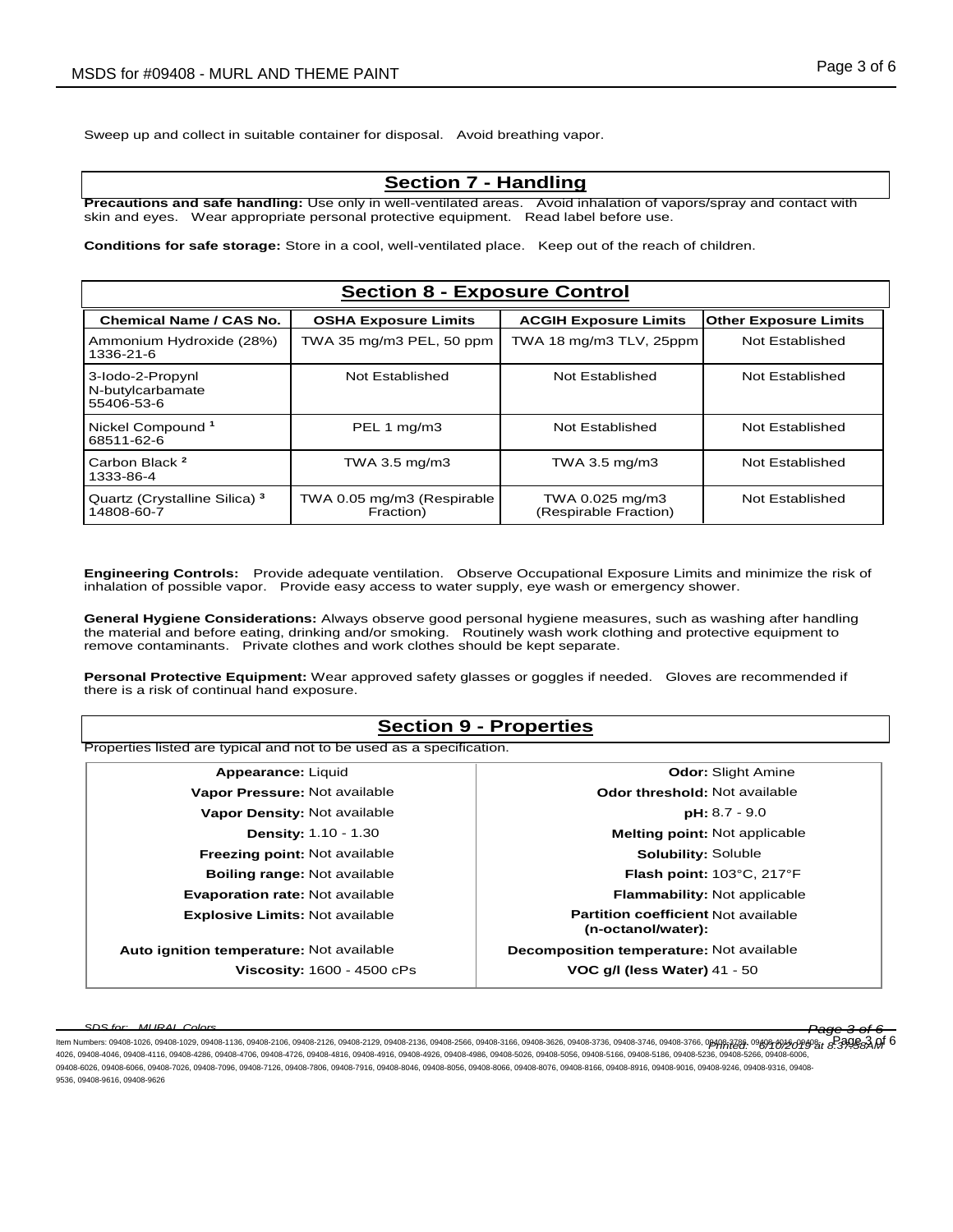## **Section 10 - Reactivity**

Under normal conditions this mixture is considered to be:

#### **STABLE**

Materials that are known to be incompatible with this mixture and should be avoided, if applicable:

Not Applicable

Risk of hazardous decomposition:

#### Not Applicable

Hazardous polymerization will not occur.

## **Section 11 - Toxicology**

**Mixture Toxicity**

| <b>THAIGHT LOAIGHT</b>            |  |
|-----------------------------------|--|
| Inhalation Toxicity LC50: 177mg/L |  |
|                                   |  |

| <b>Component Toxicity</b> |  |
|---------------------------|--|
| $1336-21-G$               |  |

| 1336-21-6  | Ammonium Hydroxide (28%)<br>Oral LD50: 350 mg/kg (RAT)       |
|------------|--------------------------------------------------------------|
| 68511-62-6 | Nickel Compound <sup>1</sup><br>Oral LD50: 5,000 mg/kg (RAT) |
| 1333-86-4  | Carbon Black <sup>2</sup><br>Oral LD50: 5,000 mg/kg (RAT)    |

#### **Possible routes of entry or exposure:**

Inhalation Eye Contact

**Possible target organs of exposure to this mixture:**

Eyes Lungs

#### **Effects of Overexposure**

Acute exposure may cause eye or respiratory irritation. Chronic feeding studies in rats resulted in transitional-cell carcinomas. Ingestion of nickel has been shown to cause damage to the testes.

**Carcinogenicity:** This mixture as a whole has not been tested to determine its carcinogenic properties. The components of this mixture that are reported as possible or known carcinogens are as follows:

| <b>CAS Number</b><br>14808-60-7 | Description<br>Quartz (Crystalline Silica) <sup>3</sup> | % Weight<br>$0.1\% - 1.0\%$ | <b>Carcinogen Rating</b><br>Quartz (Crystalline Silica):<br><b>WARNING: This product contains</b><br>crystalline silica, a chemical known<br>to the State of California to cause<br>cancer by means of inhalation. |
|---------------------------------|---------------------------------------------------------|-----------------------------|--------------------------------------------------------------------------------------------------------------------------------------------------------------------------------------------------------------------|
| 68511-62-6                      | Nickel Compound <sup>1</sup>                            | $0.1\% - 1.0\%$             | Nickel Compound: IARC, NTP:<br>classified as a probable human<br>carcinogen. WARNING: This<br>product contains a chemical known<br>to the State of California to cause<br>cancer.                                  |

## **Section 12 - Ecological Toxicity**

**Ecotoxicity:** This mixture as a whole has not been tested to determine its ecological toxicity. The components of this mixture with documented ecological data are as follows:

*SDS for: MURAL Colors Page 4 of 6* ltem Numbers: 09408-1026, 09408-1029, 09408-1136, 09408-2106, 09408-2126, 09408-2129, 09408-2136, 09408-3566, 09408-3166, 09408-3756, 09408-3746, 09408-3746, 09408-3766, 09408-3766, 09408-3766, 09408-3766, 09408-3766, 0940 4026, 09408-4046, 09408-4116, 09408-4286, 09408-4706, 09408-4726, 09408-4816, 09408-4916, 09408-4926, 09408-4986, 09408-5026, 09408-5056, 09408-5166, 09408-5186, 09408-5236, 09408-5266, 09408-6006, 09408-6026, 09408-6066, 09408-7026, 09408-7096, 09408-7126, 09408-7806, 09408-8046, 09408-8056, 09408-8066, 09408-8076, 09408-8166, 09408-8916, 09408-9016, 09408-9246, 09408-9316, 09408-8076, 09408-8916, 09408-9216, 09408-8 9536, 09408-9616, 09408-9626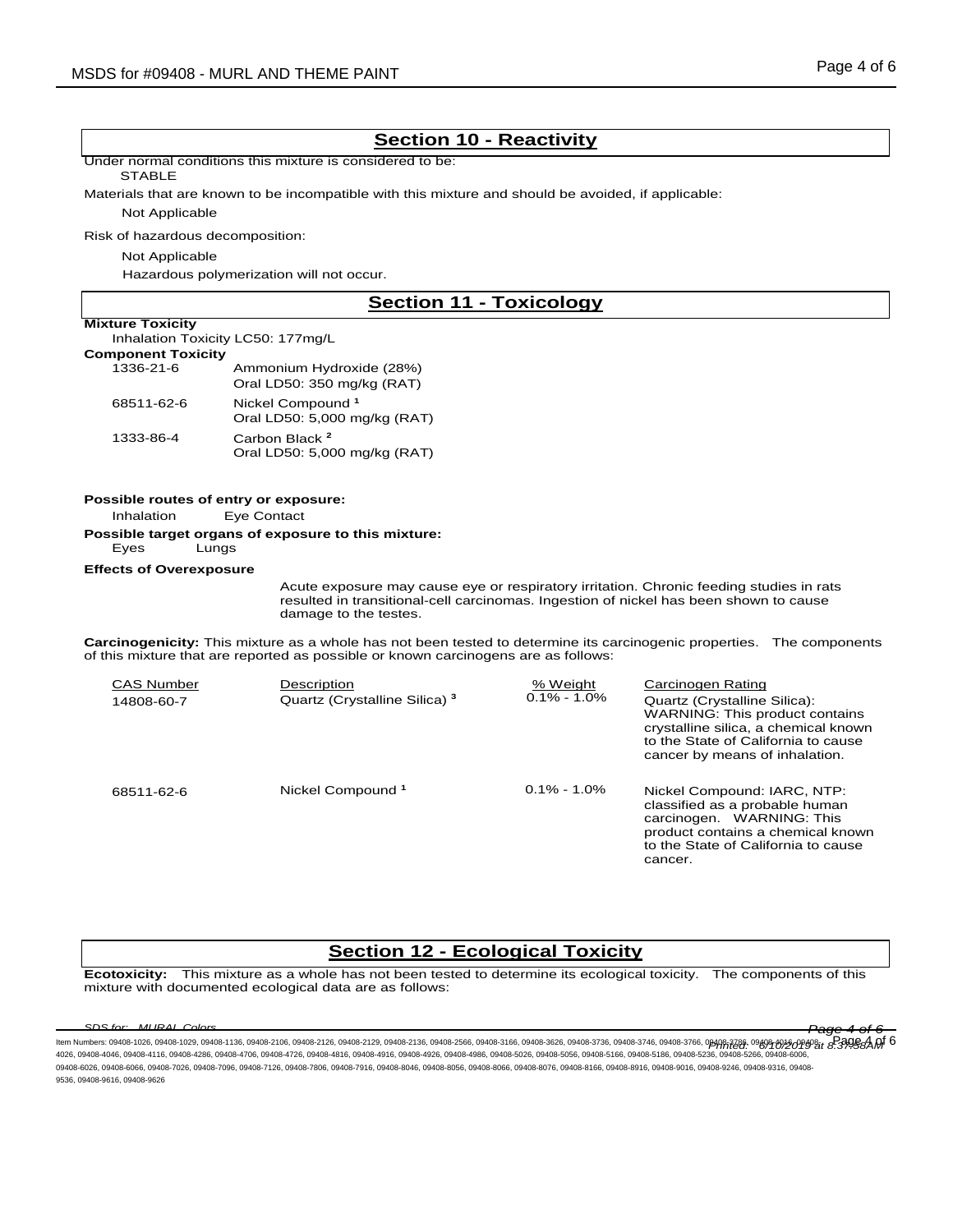#### **Component Ecotoxicity**

3-Iodo-2-Propynl N-butylcarbamate LC50 Rainbow Trout 0.067 mg/l 96h

LC50 Water Flea 0.04 mg/l 48h

Nickel Compound **<sup>1</sup>** LD50 Zebra Fish >100 mg/l

#### **Section 13 - Disposal**

**Disposal Instructions:** Contract with a disposal operator licensed by the Law on Disposal and Cleaning. Collect and reclaim or dispose in sealed containers at licensed waste disposal site. Do not discharge into drains, water courses or onto the ground. Dispose of contents/container in accordance with local/regional/national/international regulations.

## **Section 14 - Transport**

**Agency Proper Shipping Name UN Number Packing Group**

**Hazard Class**

DOT Not Regulated IATA Not Regulated<br>IMDG Not Regulated Not Regulated

#### **Section 15 - Regulatory**

#### **State of California Safe Drinking Water and Toxic Enforcement Act of 1986 (Proposition**

**65):** WARNING! This product contains the following chemicals which are listed by the State of California as carcinogenic or a reproductive toxin:

| 68511-62-6<br>1333-86-4<br>14808-60-7 | Nickel Compound <sup>1</sup><br>Carbon Black <sup>2</sup><br>Quartz (Crystalline Silica) <sup>3</sup> | Carcinogen<br>Carcinogen<br>Carcinogen                   |                              |
|---------------------------------------|-------------------------------------------------------------------------------------------------------|----------------------------------------------------------|------------------------------|
| Country                               | <b>Regulation</b>                                                                                     |                                                          | <b>All Components Listed</b> |
| <b>AUSTRALIA</b>                      |                                                                                                       | AICS- Australian Inventory of Chemical Substances        | Yes                          |
| CANADA                                |                                                                                                       | Domestic Substances List (DSL) and Non-Domestic          | Yes                          |
| <b>EUROPE</b>                         |                                                                                                       | European Inventory of Existing Commercial Chemical       | Yes                          |
| <b>EUROPE</b>                         |                                                                                                       | European List of Notified Chemical Substances            | No.                          |
| <b>JAPAN</b>                          |                                                                                                       | <b>Inventory of Existing and New Chemical Substances</b> | No.                          |
| <b>CHINA</b>                          |                                                                                                       | Inventory of Existing Chemical Substances in China       | Yes                          |
| <b>KOREA</b>                          |                                                                                                       | Korean Existing Chemicals Inventory (KECI)               | Yes                          |
| NEW ZEALAND                           |                                                                                                       | New Zealand Inventory of Chemicals (NZIoC)               | Yes                          |
| <b>PHILIPPINES</b>                    |                                                                                                       | Philippine Inventory of Chemicals and Chemical           | Yes                          |
| <b>USA</b>                            |                                                                                                       | Toxic Substances Control Act (TSCA) Inventory            | Yes                          |

## **Section 16 - Other Information**

*SDS for: MURAL Colors Page 5 of 6*

ltem Numbers: 09408-1026, 09408-1029, 09408-1136, 09408-2106, 09408-2126, 09408-2129, 09408-2136, 09408-3566, 09408-3166, 09408-3756, 09408-3746, 09408-3746, 09408-3746, 09408-3766, 09408-3766, 09408-3766, 09408-3766, 094 4026, 09408-4046, 09408-4116, 09408-4286, 09408-4706, 09408-4726, 09408-4816, 09408-4916, 09408-4926, 09408-4986, 09408-5026, 09408-5056, 09408-5166, 09408-5186, 09408-5236, 09408-5266, 09408-6006, 09408-6026, 09408-6066, 09408-7026, 09408-7096, 09408-7126, 09408-7806, 09408-8046, 09408-8056, 09408-8066, 09408-8076, 09408-8916, 09408-8916, 09408-9216, 09408-9246, 09408-9316, 09408-8076, 09408-9246, 09408-9316, 09408-9 9536, 09408-9616, 09408-9626